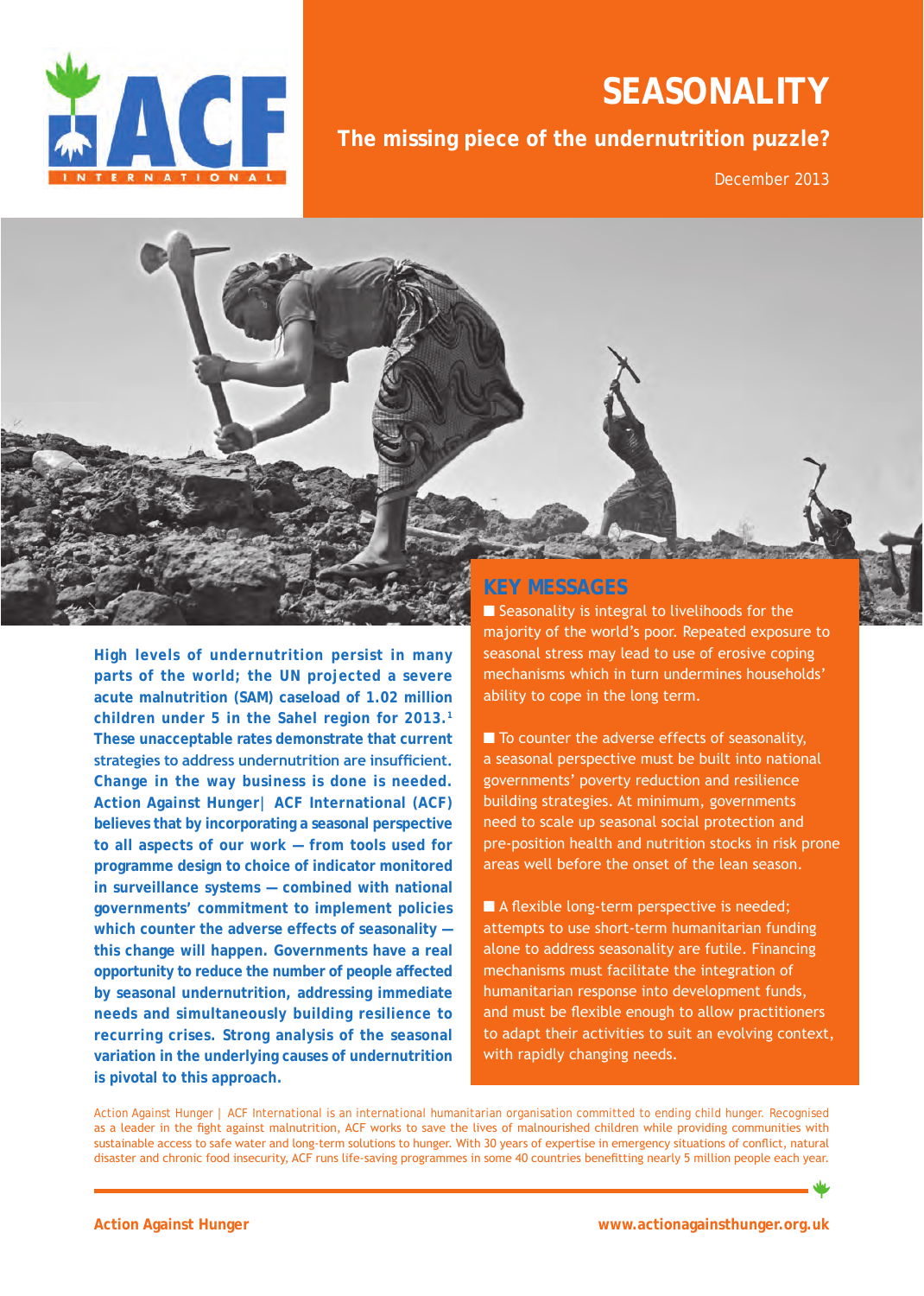

## **Introduction**

This paper originates in the need to put seasonality firmly back on the agenda. Evidence suggests that for millions of poor households around the world, there is a particular time of year when 'normal' coping strategies are stretched and the risk of undernutrition elevated: the lean season. The problem is that for many poor households repeated exposure to these seasonal stresses leads to the use of erosive coping mechanisms which in turn undermines households' ability to cope in the long-term. Indeed, as witnessed in the Horn of Africa in 2011 — where over 12 million people were affected — and a year later in the Sahel  $-$  where over 18 million people were affected  $-$  the cumulative effect of repeated seasonal shortfalls is devastating. This is not acceptable and is avoidable.

This paper demonstrates the importance of bringing seasonal thinking back into the various current hunger and nutrition debates in order to improve the effectiveness and impact of global efforts to tackle undernutrition. The current interest surrounding the broader resilience agenda and the drive for early warning to be translated into early action indicates

gathering momentum within the international community; for ACF this is an opportunity for seasonality to be brought back to the fore.

There are two parts of this paper. The first section provides the context: seasonality is defined and links with undernutrition are examined. This section also examines why analysis of seasonality is so important for stakeholders concerned with building resilience to recurring crises. Then, a clear set of recommendations which together make up a seasonal approach to addressing undernutrition from both programme and policy perspectives, is outlined.

## **Seasonality defined**

Seasonality refers to any regular pattern or variation that is correlated with the seasons. Adverse seasonality describes the potentially damaging consequences for human wellbeing of seasonal fluctuations in the weather and the full range of its associated impacts on lives and livelihoods.<sup>2</sup> Seasonality has been acknowledged by rural development experts since the seventies and by communities for centuries.<sup>3</sup> As Robert Chambers noted back then, and again more

<sup>1</sup> OCHA, 2013 <sup>2</sup> Devereux, S., Sabates-Wheeler, R., Longhurst, R., 2012 <sup>3</sup> Chambers, R. et al 1976; Longhurst, R. 1978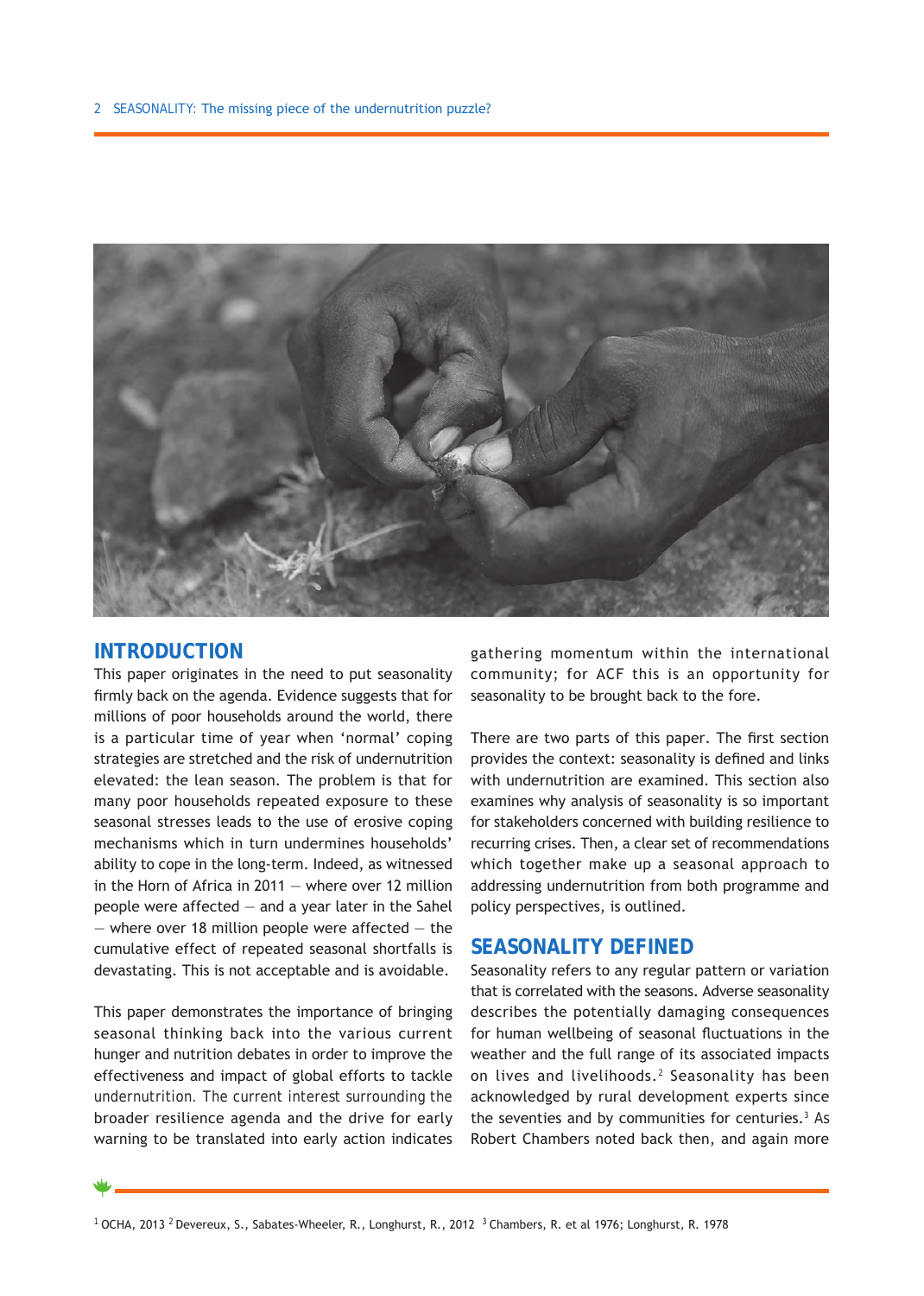recently: *"As a dimension of poverty, seasonality is as glaringly obvious as it is still grossly neglected." 4* Seasonality is predictable and regular in its occurrence but its precise timing, severity and impacts vary from year to year. Many studies have been done, all of which point to the integrated nature of seasonality and poverty, recognising that the negative effects of seasonality are felt disproportionately by poor people.5 That said, poverty is not the only determining factor; where you live  $-$  the livelihood zone  $-$  also determines the extent to which a household is affected by seasonality. For example, a poor household living in a pastoral zone of Ethiopia will be affected in a different way to a poor household in an agro-pastoral area.

It is well known that climate-related hazards are expected to magnify seasonal stresses on livelihoods, food, nutrition and water security.<sup>6</sup> Increased water stress and heightened disease prevalence due to climate change have a direct effect on household food security and nutritional status. Also, climate change has a direct impact on the multiple underlying causes of undernutrition (food security, health, care practices and water and sanitation). It puts increasing pressure on households' asset base with unpredictable harvests leading to variable food prices which in turn may lead to longer hunger gaps. Seasonality manifests itself in multiple dimensions of livelihoods — food availability, health, prices, employment, access to services — so accurate diagnosis and response is a challenging task. The ways in which seasonality interplays with the underlying causes of undernutrition are complex, but with the right tools, they can be analysed to enable more efficient and effective policies and programmes. ACF has developed a multi-sectoral seasonal calendar tool, which endeavours to do just that; further explanation is provided in Box 1, page 5.

Seasonality is integral to livelihoods for the majority of the world's poor; their lives and livelihood options revolve around the seasons. They adopt different strategies throughout the year to provide food and earn income for their families. ACF's 2008 publication,

'Seasons of Hunger' sets out an intervention framework for fighting seasonal hunger which addresses the immediate needs of families while also building their long-term resilience at the programme level. The framework includes interventions for the emergency phase through recovery to development. Emergency assistance targets those suffering from seasonal hunger and in need of immediate help. Social protection interventions aim to prevent households falling into hunger by limiting asset depletion through a combination of cash transfers, seasonal employment, price control and other policies. Agricultural livelihoods initiatives focus on improving productivity through better access to key inputs and work towards a time whereby rural households have high enough incomes so they do not need to access social protection safety nets.<sup>7</sup> Water, sanitation and hygiene (WASH) interventions focussing on safe water supply, improved sanitation and hygiene promotion seeking to reduce risks of infections, an immediate cause of undernutrition, should also be added to the framework.

Traditional rural risk analysis and response are designed to deal with unpredictable shocks and model seasonality as a climate triggered shock. Seasonality is in fact a predictable stress requiring longer term tailored interventions implemented in parallel with those that are more short term. Perhaps one of the reasons this has happened is because traditional development approaches combine elements of Disaster Risk Reduction (DRR) and social protection, but fail to recognise that the impact of seasonality is mediated by systems of access and distribution, which makes seasonality a political not just a technical issue. Risk management and social protection programmes may partially smooth income and consumption over the year and go some way towards enabling households to cope with living in highly seasonal environments. However, it is the interaction of cyclical stresses with chronic deprivation, limited opportunities and weak fall back options that leave poor people unable to live 'a-seasonal' lives.<sup>8</sup>

 $^4$  Chambers, R., 2009  $^5$  Ibid  $\,$   $^6$  ACF 2010  $^7$  Hauenstein Swan, S., Vaitla, B., Devereux, S., 2008 <sup>8</sup> Sabates-Wheeler, R., and Devereux, S., 2012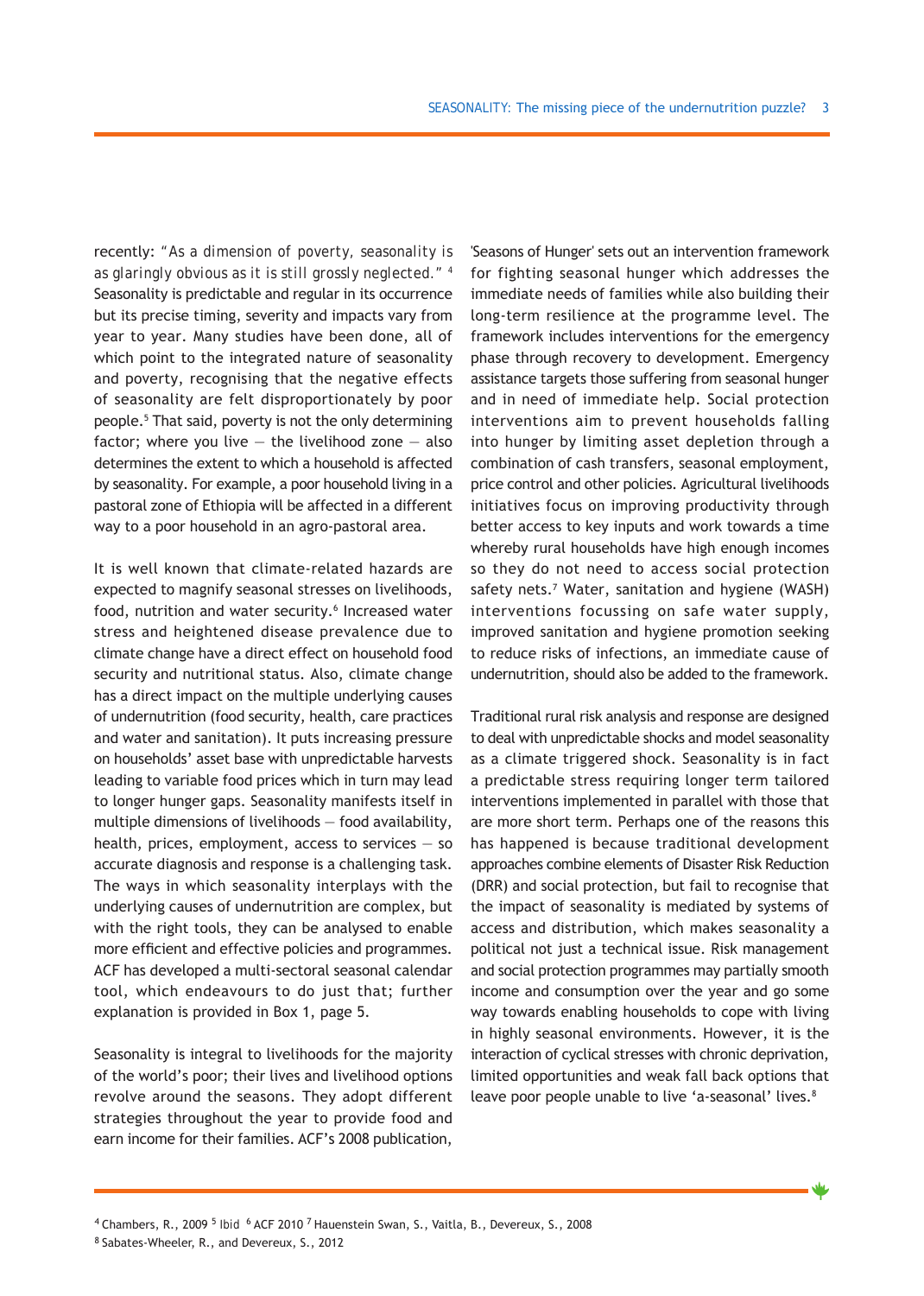## **Seasonality and underlying causes of undernutrition**

All of the underlying causes of undernutrition (inadequate care practices, poor public health and food insecurity) are subject to seasonal variation.9 Care practices change as work requirements change, which may be directly related to the agricultural cycle but also to off-farm income earning opportunities. It is not unusual for women to leave their infants with relatives while they are at work; this can mean that breastfeeding stops early or that weaning foods which may not be age appropriate are introduced earlier than recommended. Seasonal variations in temperature and rainfall can significantly impact public health risks and disease incidence. For example, the incidence of disease often peaks during the rainy season. At this time, households' access to good quality water can become difficult as can access to health centres in the event of disease outbreak. In terms of food security, availability of food decreases prior to harvest periods for agricultural producers and prior to rains for pastoralists. At the same time, food prices rise due to limited availability further impeding access for the majority of households reliant on the market to cover at least some of their food needs. This period

is commonly known as the 'lean' season, or hunger period, when many households are teetering on the edge of food insecurity, and usually coincides with the rainy season, when disease strikes hardest. The end result is seasonal peaks in acute malnutrition, as shown in Figure 1, below.

For poor households, opportunities to generate food and income vary throughout the year. Having a detailed understanding of the diverse livelihood activities and coping strategies which people employ at different times throughout the year is critical.<sup>11</sup> It is also imperative to analyse seasonal risks related to water, disease and sanitary environment. By understanding households' seasonal variations in livelihood options, and the seasonal variations in the other underlying causes of undernutrition such as inadequate sanitation or poor health, we are more likely to come up with appropriate policies and interventions which are directly relevant and specific to people's needs. We know that poor households rely heavily on the market to cover their food needs increasingly after harvests have run out. But affordability of food is not solely determined by food prices; it is also related to income and purchasing power which can change dramatically between seasons.



#### FIGURE 1: SEASONALITY IN UNDERNUTRITION, MALARIA AND RAINFALL IN NIGER, 2007<sup>10</sup>

 $9$  See UNICEF 1990 <sup>10</sup> Vaitla, B. et al 2009 <sup>11</sup> Save the Children has developed a seasonal perspective in its Cost of Diet Tool.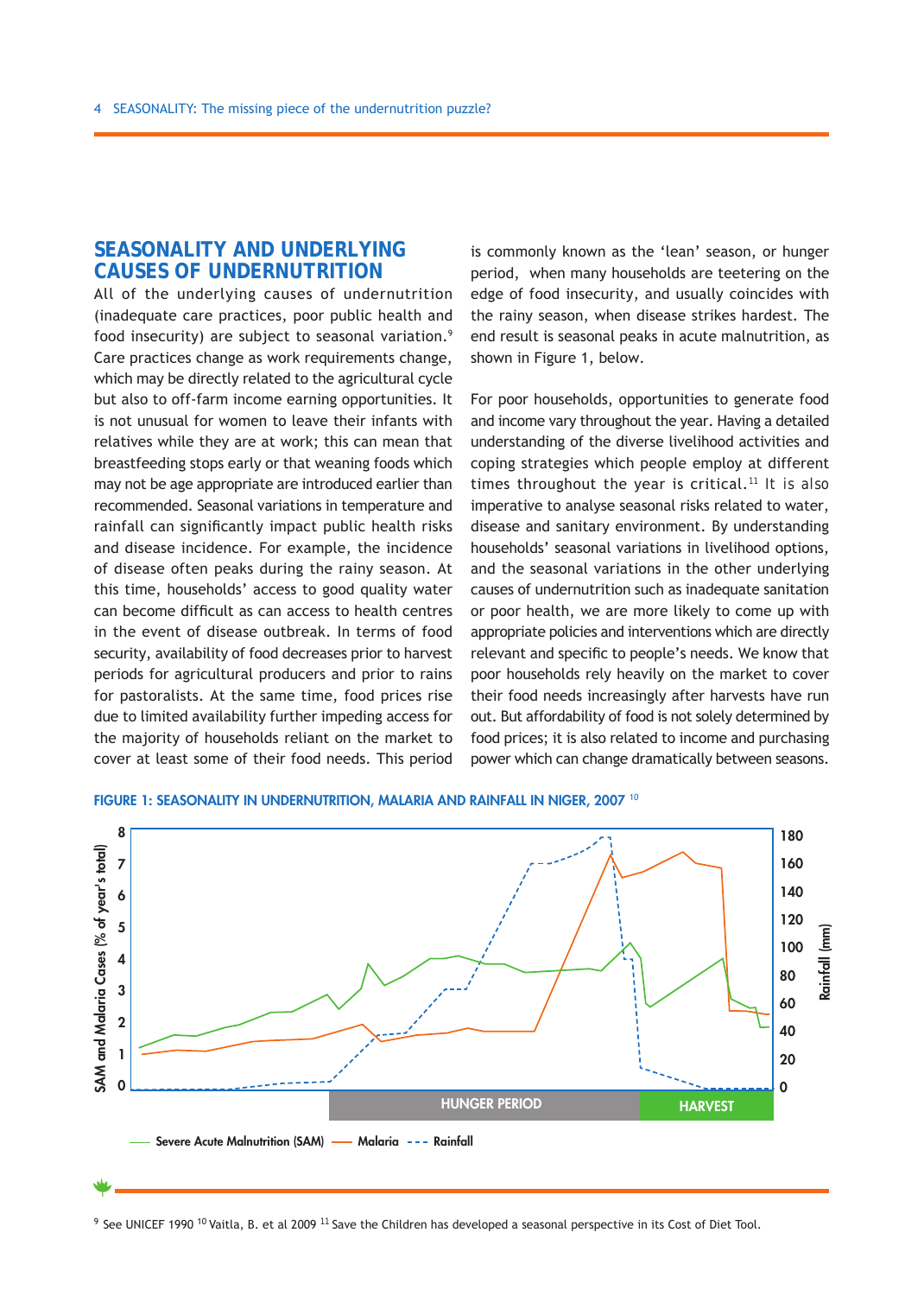Identifying periods of low or high purchasing power is important to determine when household vulnerability is greatest.12 Levels of social capital are also critical for poor households; the ability to draw on community networks in times of stress is key.

Understanding gaps in food affordability as well as prevailing public health risks, and how they change across the year, will help identify periods when households are particularly vulnerable and when nutrition outcomes are most affected. A systematic approach is required to measure and understand these factors throughout the year. More evidence is needed on the effect of seasonality on nutrition outcomes. We know that underlying causes of undernutrition are seasonally variable, but stakeholders do not have sufficient evidence across different contexts drought, flood etc.— on exactly how that variability relates to nutrition outcomes. Thinking 'seasonally' in the planning process will help to accelerate progress towards reducing seasonal peaks in undernutrition.

Detailed seasonal analysis of the underlying causes of undernutrition will enable national governments, donors and other stakeholders to better understand the seasonal nature of undernutrition and implement appropriate policies and practices to build communities'

resilience to nutrition crises. National governments are not in a position to implement year round social protection activities, nor is it desirable for them to do so. Governments may lack the fiscal, administrative and/or infrastructural capacity to finance and deliver effective social protection year round. Seasonal social protection is the next best option, it is a starting point. By adopting a seasonal perspective, donors will be able to support governments to anticipate seasonal fluctuations in undernutrition and implement interventions accordingly.

At the programme level, seasonal analysis will enable NGOs to identify which types of programmes should be implemented at different times of year. Labour intensive activities, for example, should be implemented when participants do not have competing labour demands which might prevent them from participating (such as during the planting or harvesting periods). This was found to be an important lesson for the Ethiopian Productive Safety Net Programme (PSNP). Here, the hunger season peaks during pre-harvest months when demand for labour on the farm is highest. Delivering social protection through public works at this time of year is problematic because farmers have to choose between working on their own farms and participating in public works programmes.<sup>13</sup> Seasonal

## **BOX 1: ACF's multi sectoral seasonal calendar tool**

ACF uses the seasonal calendar tool to conduct rapid multi-sectoral analyses in order to better understand nutrition insecurity and the fluctuations (in particular, the peaks) of severe acute malnutrition in a given area of operation. By using the calendar, ACF will develop its seasonal thinking for strategic programming. Users will gain a seasonal perspective on all factors contributing to the risk of undernutrition. The tool allows users to build a clearer picture of the main characteristics of each season: the seasonal variation of undernutrition; identified risks — climate-related and other (e.g. malaria); caretaker and livelihood activities; staple food price fluctuations access to water etc. The calendar will also identify cultural events which may increase household level cash needs. The tool has been rolled out across the ACF network and feedback is good: it is easy to use at both community and macro level, enabling comprehensive information collection in a short time. Furthermore, it is easy to triangulate through information collection at different levels from the community to the national level. Application of the tool facilitate coordination between sectors (health, WASH, FSL) and it is essential for planning seasonally sensitive interventions, enabling stakeholders to identify the times of year in which particular risks are heightened and so plan accordingly.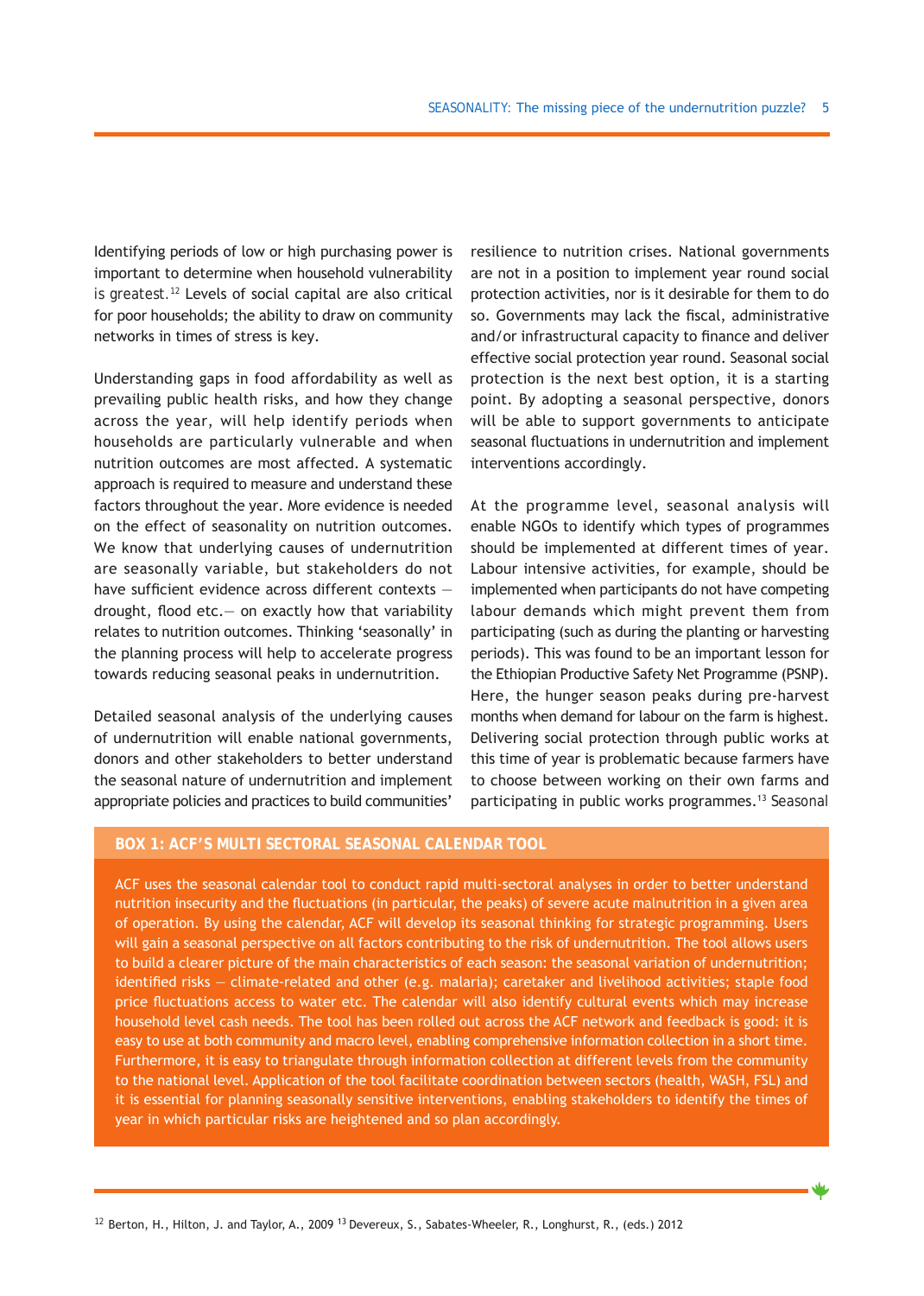employment programmes and other social protection interventions such as cash transfers, *warrantage* and destocking/restocking activities should be implemented at the appropriate time to ensure that households do not have to employ erosive coping mechanisms (such as reducing food intake or selling assets) which may compromise their capacity to cope with the next crisis in order to meet their immediate food needs.

Careful seasonal analysis will also determine which indicators should be monitored throughout the year. It is not enough simply to monitor staple food prices in the market; the impact of food price increases differs depending on income group and on proportion of household income spent on food.<sup>14</sup> For example, the effect of a food price increase on a household that spends 10% of its income on food is far less severe



**BOX 2: Community surveillance in Guatemala**

ACF Guatemala has been implementing an integrated programme combining cash-for-work (CFW) programmes with nutritional surveillance at the community level since 2010. The CFW element of the programme involved identification, cleaning and disinfection of contaminated wells as well as restoration of emergency health infrastructure. Therefore, as well as strengthening essential infrastructure, the CFW programmes have increased cash availability at the household level and helped vulnerable households through seasonal lean periods. Also sentinel surveillance sites have been set up in various locations and community representatives and government personnel have been trained. This has led to increased accountability of government workers. A coherent system is now in place in which community representatives gather relevant indicators (nutrition admission rates, prices, and climate related data) at regular intervals. The indicators collected are context specific and are selected by the communities themselves based on local people's extensive knowledge of their own communities. Furthermore, thresholds for intervention are also decided upon by communities. Information flows from community to municipal, regional and national levels. Trained committees at regional and national levels are then tasked with devising an action plan in the event of warning signs such as unusually high prices or prediction of poor rains.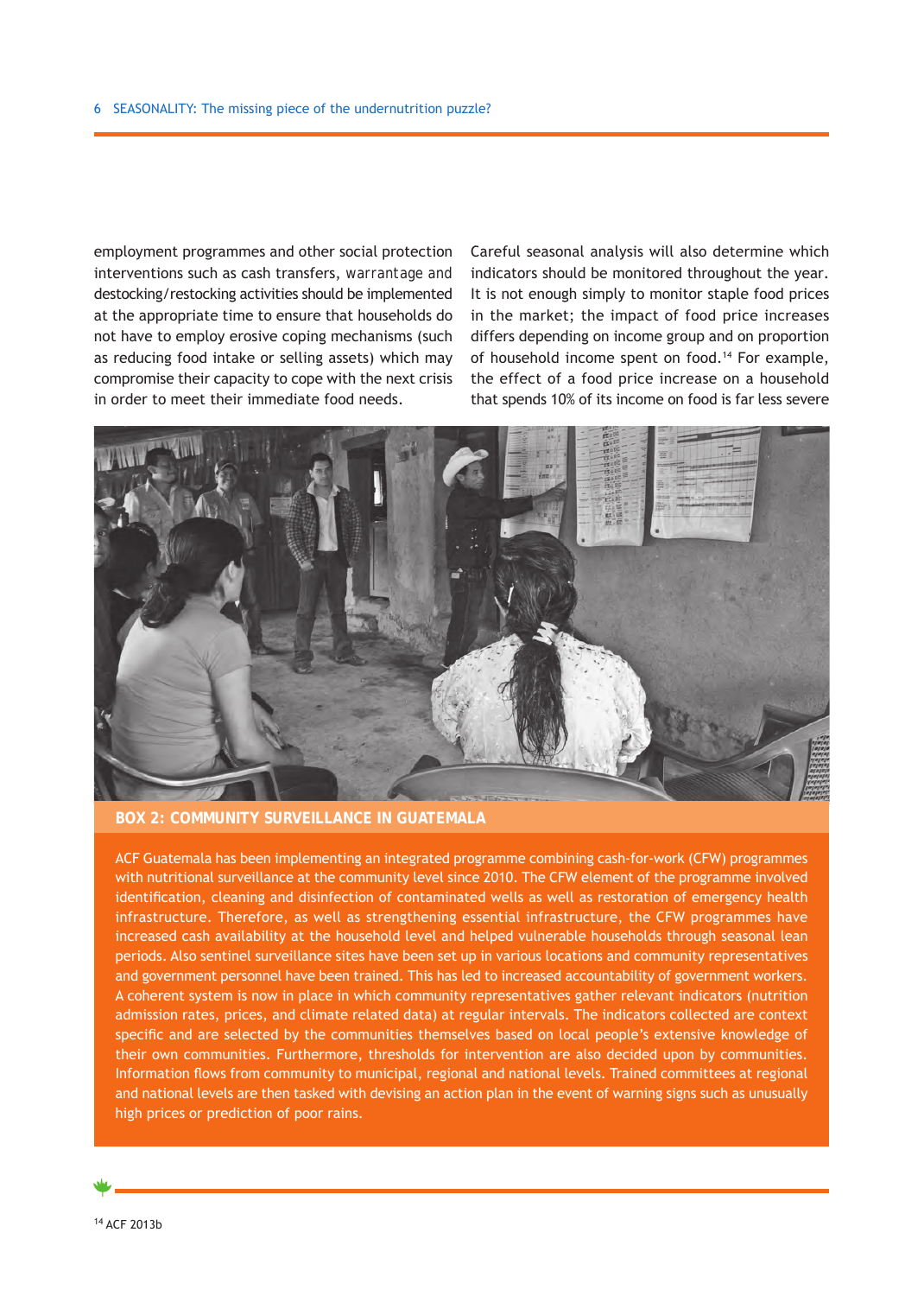## **box 3: Warrantage in Niger**

ACF FSL programmes in Niger provide a good example of programmes which counter the negative effects of seasonal changes in food availability and food price fluctuations. ACF has developed and incorporated a warrantage system (also known as grain banking) in FSL programmes since 2006. Warrantage buffers small farmers against the effects of market price fluctuations. Warrantage aims to counter the vicious cycle where farmers are obliged to sell their crops at harvest time, at low prices, in order to purchase additional food and other essentials or to pay back loans taken during the lean season. Farmers do not have to sell at low prices, following harvests, and during lean seasons. Rather, farmers receive credit through micro finance institutions (MFI), using part of their harvest as collateral. Using the harvest as a guarantee, small farmers can access credit which they can then invest in other activities, while their harvest is stored until prices rise. Also, targeted cash transfers prior to, and during harvest time, ensure very poor households are able to cover their basic and urgent needs, thus protecting their harvests, and avoiding having to sell at low rates.17 Furthermore, strengthened links within the community has led to stronger bargaining power amongst communities and businesses, allowing them to negotiate agriculture inputs at lower prices in preparation of the next rainy season and future harvests. Specific cash transfer activities protect harvests, and ensure the security of harvests, thereby increasing producers' profits.

than its effect on a poor household spending 50% or more of its income on food.15 Food security of the rural poor is determined less by households own levels of food stock but instead by their success in securing casual wages.<sup>16</sup> Seasonal labour migration to an urban area is one increasingly common strategy to maximise earning potential. It is common for male household members to migrate for several months of the year in search of casual labour. Also informal off-farm employment and petty trade opportunities (not connected to agriculture) now have increasing significance for many households. Many households end up with patterns of income generation which are quite distinct from the local agricultural calendar, so it is important to also look beyond agriculture and analyse seasonal changes in other livelihood activities such as off-farm income generating opportunities.

Without cash, households are less likely to be able to overcome the adverse consequences of seasonality, so fighting seasonal income fluctuation is critical. One way of doing this is to promote off-season strategies to boost household food and income generation during periods of scarcity. ACF has set up health gardens in which women grow vegetables in Burkina Faso, Niger and Mauritania. Whilst the primary aim of these health gardens is to boost dietary diversity (particularly of children under 5), in the best case, participants are also able to generate some additional income in the off-season. Other examples of off-season activities implemented by ACF in West Africa include irrigated agricultural production in river areas, flood recession agriculture and livestock destocking and restocking programmes.

Well-functioning markets can also reduce the effects of seasonality by facilitating inter-area trade. Not only that, governments can stabilise markets counter seasonally to ensure that price fluctuations are minimised. Despite the fact that government intervention in markets is no longer in favour, there is renewed interest in reinvigorating grain reserves both as a humanitarian intervention and as a means to stabilise prices. In West Africa, ECOWAS has developed a proposal for the establishment of a Regional Food Security Reserve in order to have a third line of defence in the event of a food crisis to complement the local and national food security stocks which may also be deployed or bolstered as appropriate.<sup>18</sup> It is important that both the mandate and volume of these reserves

<sup>15</sup> Dorward, A. 2011<sup>16</sup> Berton, H., Hilton, J. and Taylor, A 2009

<sup>&</sup>lt;sup>17</sup> ACF response to Sahel Crisis II 2012: From Emergency to Recovery Phase. DFID funding proposal <sup>18</sup> ECOWAS 2012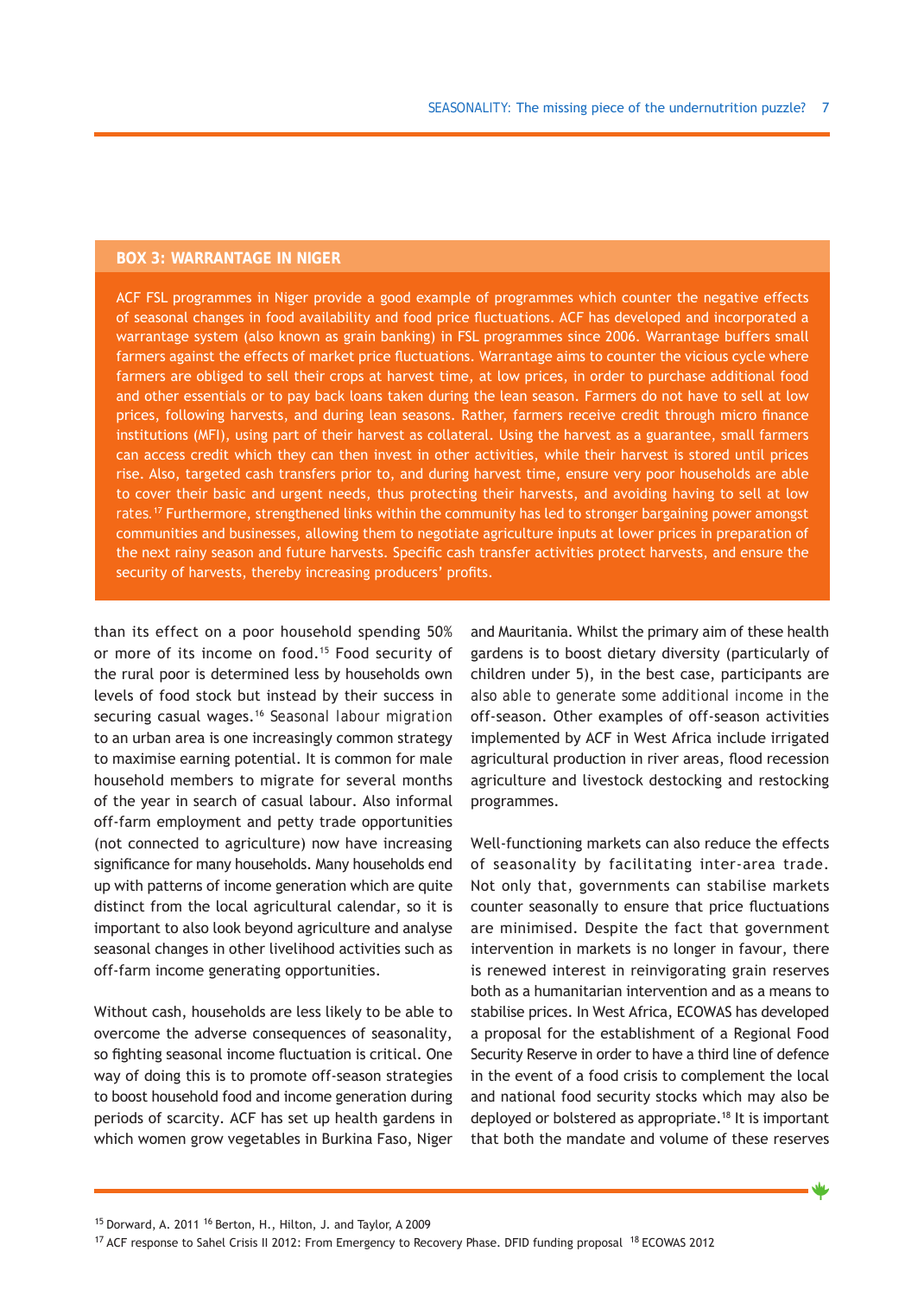

are adequately set up according to the goals. For the time being, neither the volumes nor the mandate are proportioned to control market volatility; their main purpose is to mitigate impact over short time periods.19

Surveillance systems need to understand and better capture incomes of poorest households, particularly changes in local casual labour and migration rates. Information needs to help policy makers identify when households are becoming more vulnerable so interventions can be implemented in order to

## **BOX 4: Seasonal cash for work**

ACF's integrated WASH and FSL programme for cholera prevention in **Guinea-Conakry** provides a good example of seasonal thinking. In 2010, ACF implemented a Cash-for-Work programme in Conakry in order to strengthen WASH infrastructure in areas at risk of cholera. Focus was put on sanitation and solid waste collection. Activities were organised in two to three month cycles, and were timed to coincide with periods of greatest risk.

prevent the situation deteriorating further. Choosing appropriate indicators relating to food prices, production and changes in livelihood activities as well as public health risks is crucial, especially as they can be misinterpreted. For example using severe acute malnutrition (SAM) admission rates in isolation is not ideal, admissions often peak after mass screenings which has little to do with seasonality. Furthermore if undernourished children are detected, it is usually too late for NGOs to intervene and prevent a crisis developing. When a more effective monitoring and surveillance system exists, a better assessment of the real impact of seasonality on poor households can be made and interventions targeted accordingly.

If stakeholders embrace a seasonal perspective, if they think seasonally, and design programmes accordingly, the risk of seasonal periods of scarcity (when public health risks are high) transforming into crises should be reduced. Effective public health and food security monitoring and surveillance systems which monitor appropriate indicators are crucial for galvanising action when tipping points are reached.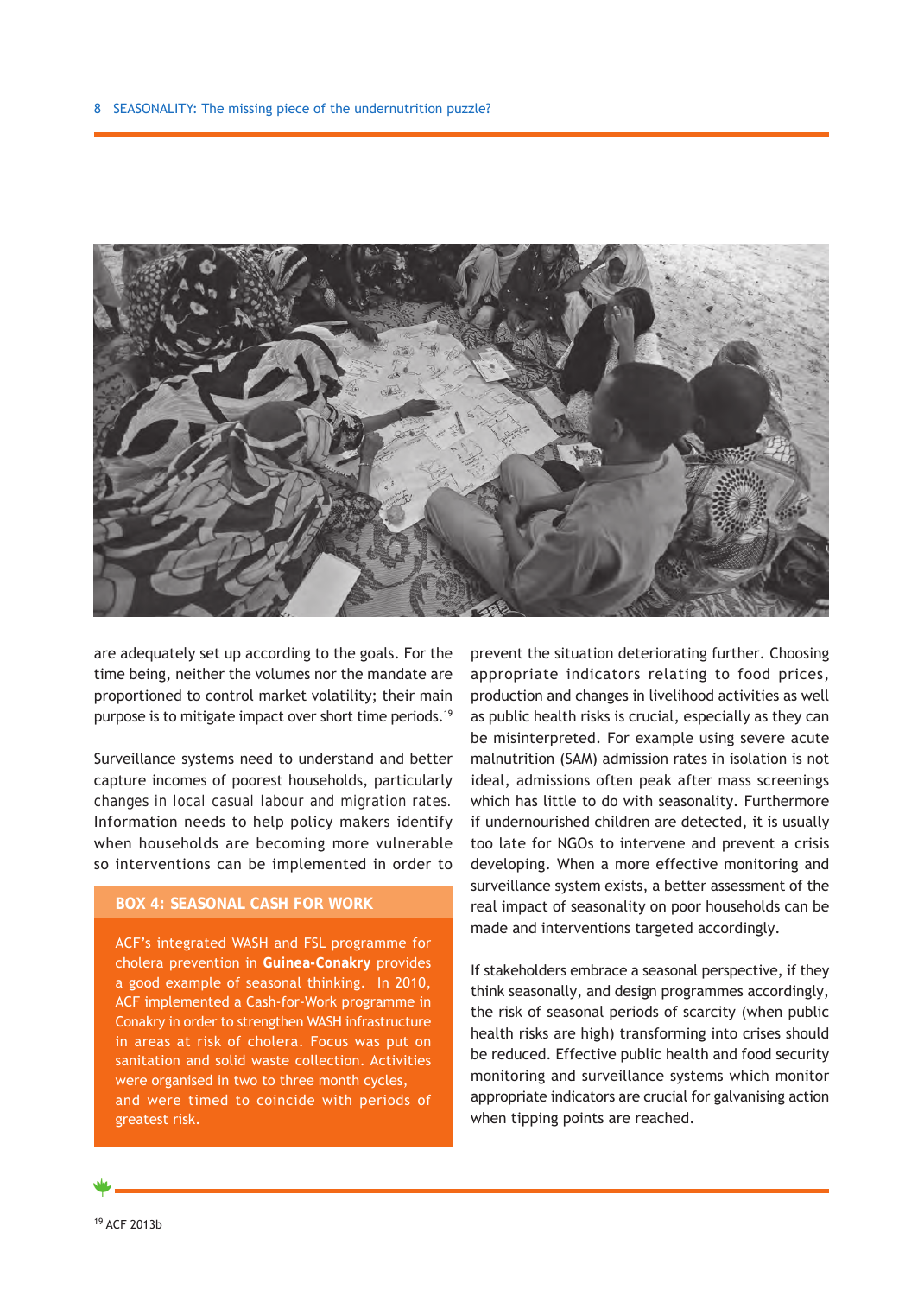#### **BOX 5: ACF Listening Post, Burkina Faso**

In Burkina Faso, following the implementation of a surveillance system, ACF realised that acute malnutrition peaks twice during the year: in December-January and then in May-June, as shown in the graph below. ACF now implements nutritional seasonal safety nets (distribution of enriched flour) for children between 6 and 24 months during the hungry season between March and July in order to guarantee a rich and balanced diet at a time when accessing food is difficult. To complement this, CFW or CFT is implemented either before planting, to support the growing season, or after the harvest to increase food availability.



Lessons learned from the Horn of Africa in 2011 demonstrate that even though good surveillance systems were in place, the response was insufficient and came too late. Early warning did not translate into early action. This was partly due to the choice of indicators included in the surveillance system, but was also related to the flawed decision making process once donors had received the warnings. Famine early warning systems have a good track record of predicting food crises but a poor track record of triggering early action. Long lead times provide the opportunity for decisive early action but also the opportunity for inaction. For donors and national governments delay is often a politically rational strategy. National government may suppress early warnings if it has the potential to challenge their record on hunger reduction or for domestic political reasons.<sup>20</sup> In addition, acting on the basis of risk of a crisis unfolding rather than certainty can be politically difficult. ACF believes that by incorporating a strong seasonal analysis into the early warning framework, there will be a greater chance of early warning translating into early action.

## **Seasonality and resilience**

For ACF, resilience is "the ability of countries, communities and households to manage change, by maintaining or transforming living standards in the face of shocks or stresses... without compromising their long-term prospects."<sup>21</sup> An important additional component of this definition is the ability to manage change in the face of such a shock without having to compromise dignity or health. Evidence shows that poor households in the Sahel and the Horn of Africa face recurrent stresses on a seasonal basis — food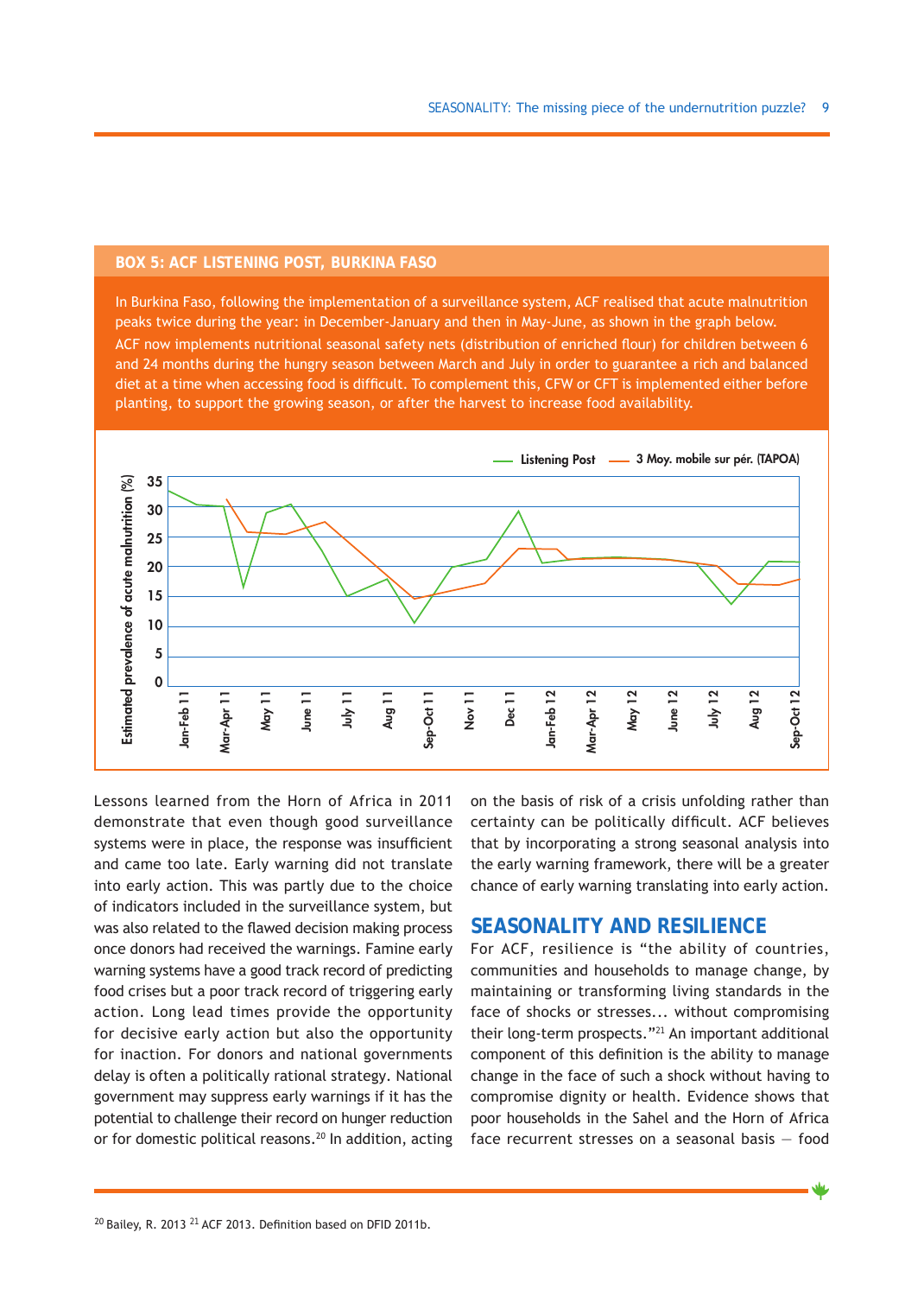## **BOX 6: GIS in the Sahel**

The Sahel demonstrates the importance of having a coherent surveillance system in place. A significant proportion of the population in the region are pastoralists, reliant on extensive livestock production systems. Their livelihoods are based on inter-seasonal movements closely linked to the availability of two natural resources: water and pasture. The region is characterised by low population density and pastoralists often move vast distances in search of pasture. These factors combined with high rainfall variability, mean that conventional monitoring systems are redundant. Therefore since 2009, ACF, in partnership with the national food crisis systems in Mali and Niger, has developed tools based on GIS. The tools monitor both surface water and biomass, thereby enabling ACF to assess pastoral population vulnerability at a regional scale and make an important contribution to early warning in the region.

Pastoral movements and areas of concentrated grazing may vary depending on resources available. However, the "usual" movements of pastoralists can be determined and compared to their actual movements each year. Added to the information on surface water and biomass, this translates into a vulnerability model which is currently under development. It will enable ACF





to understand the possible adaptive strategies of breeders and anticipate potential future crisis spots thereby supporting vulnerability analyses and optimising geographical targeting in the region.<sup>22</sup>

shortages occur at the same time each year, and limited access to safe water and increased health risks occur within the same months of the year, year after year. It follows then that fighting the adverse effects of seasonality is one of the central components of resilience building. In order to do this, stakeholders must have a detailed understanding of seasonality and its implications for nutrition. This must be accompanied by implementation of appropriate policies to mitigate the adverse effects of seasonality on poor households. Only then will real progress in building resilience in the long-term be possible.

Over the last year or so, the resilience agenda has gained momentum, with donors such as DFID, the EU and USAID setting up new initiatives. $23$  National governments are also putting more emphasis on the need to build resilience in order to prevent future crises. Donors and governments are increasingly recognising that early humanitarian response is far more cost effective than late response. In fact, a recent study found that economic concerns over false early response are unwarranted. Evidence from case studies in Kenya, Ethiopia, Mozambique, Bangladesh and Niger found that the costs of responding early  $-$  even if crises do not actually materialise  $-$  are consistently lower than the costs of late response. $24$  There is no doubt then, that taking a proactive approach — taking early action — makes financial sense: it is between four and seven times less expensive to spend money before situations reach crisis point, rather than on reactive humanitarian operations. Irrespective of this, recurring crisis are typically perceived as "humanitarian" issues in need of an immediate, short-term response when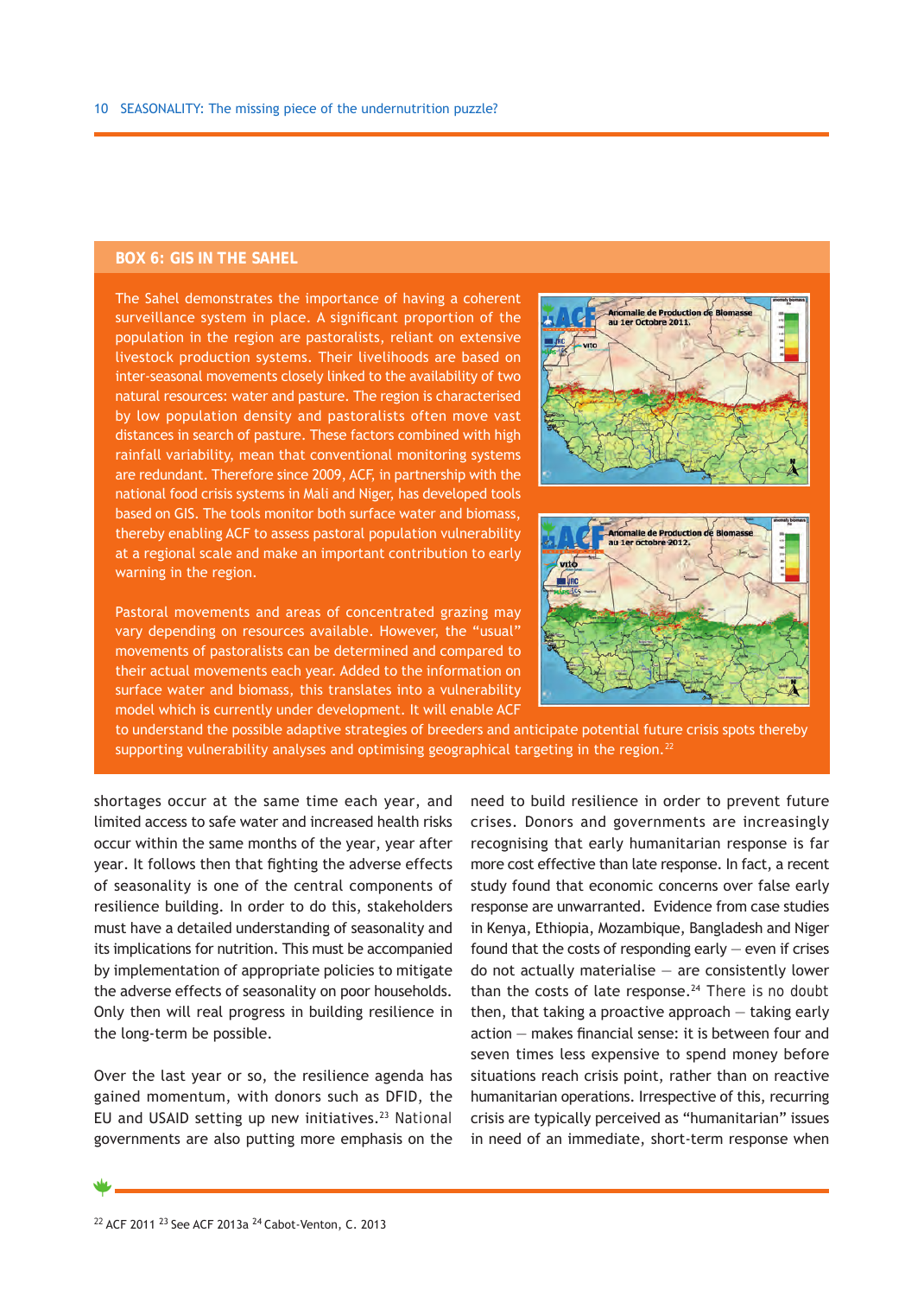

there is little evidence to support this. In fact, the opposite is true. The constantly changing situation requires that practitioners must have the flexibility to implement overlapping humanitarian response or rehabilitation programmes or longer term resilience building activities at the same time, if the need arises. They are currently unable to do so due to the rigid funding mechanisms in place.

ACF welcomes the current high level political commitment to resilience building, particularly given that donors, governments and NGOs alike have traditionally placed too little focus on building resilience within communities before crises occur, choosing instead to focus on tackling hunger and disease during or after the crisis. It is now essential that the existing rhetoric becomes reality.

## **CONCLUSIONS**

ACF recognises that both the Sahel and the Horn of Africa regions experience a seasonal hunger gap which is underpinned by acute structural vulnerability. ACF is calling for an innovative approach  $-$  a seasonal system — which enables governments to systematically tackle seasonal peaks of nutrition vulnerability

through social protection programmes such as seasonal employment and cash transfer schemes and implement humanitarian response when 'normal' seasonal peaks in undernutrition reach crisis point. Structural vulnerability must be tackled from the root and requires long-term commitment from government and donors alike.

The persistent and recurrent food and nutrition insecurity situation in the Sahel and the Horn of Africa questions the effectiveness of strategies and responses implemented to date. The limited ability of populations to respond to recurring crises has become a hallmark of both these regions, where households are no longer capable of rebuilding their livelihoods following frequent crises, often one after another, and cumulatively impacting negatively on their coping mechanisms. Changes in approach are clearly needed.

By thinking seasonally, and planning accordingly, and by combining humanitarian and development efforts, governments, NGOs and donors can put in place predictable interventions to strengthen the resilience of populations in order to prevent the seasonal peaks in undernutrition reaching critical levels. If stakeholders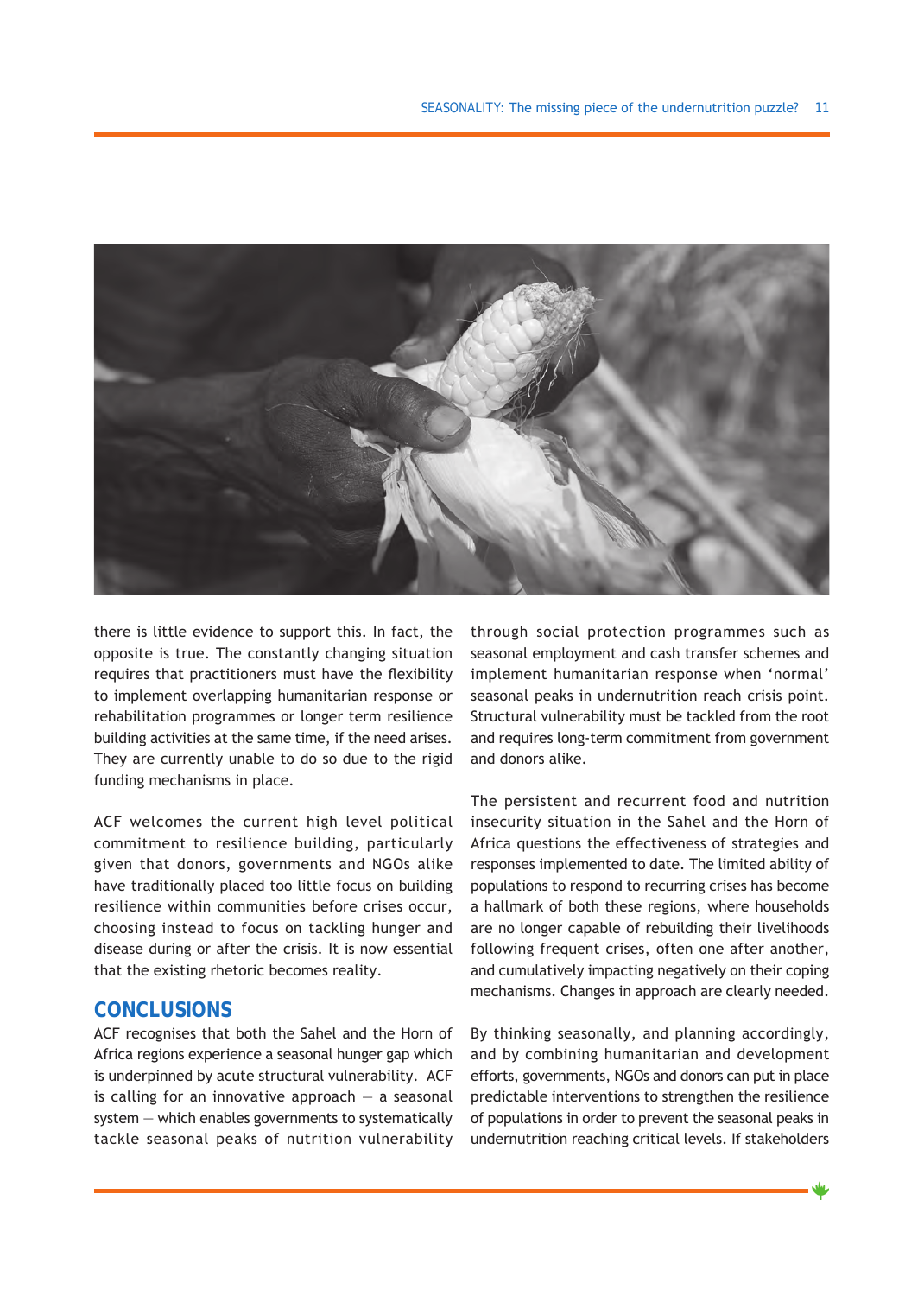are serious about reducing the number of people affected undernutrition, if they really want to improve and save lives, to transform rhetoric into reality, a seasonal approach is imperative.

## **RECOMMENDATIONS**

## **NATIONAL GOVERNMENT should:**

**• Build a seasonal perspective into poverty reduction strategies and resilience building programmes; programmes must be tailored to the local seasonal context.** A context specific analysis of vulnerability, its multiple dimensions and its seasonality is crucial. Interventions must be sequenced accordingly. Interventions which address immediate needs should be run in parallel with longer term programmes aiming to build communities' resilience to recurring crisis.

#### **NATIONAL GOVERNMENT and AGENCIES should:**

**• Pre-position resources in risk prone areas.** Health and nutrition resources must be in place well before the onset of the lean season in order to reduce the risk of households reaching crisis point.

- **• Scale up seasonal social protection programmes. Interventions such as Cash for Work, warrantage, destocking /restocking and health gardens should be promoted.** Cash transfers must be index linked in order to reduce the risk of household purchasing power becoming debilitated by fluctuating market prices at a time when cash resources are limited. Microcredit and incentivised community based child growth promotion activities should also be promoted.
- **• Ensure timing of interventions is linked to seasonal demands on households.** Labour intensive activities, for example, should be implemented when participants do not have competing demands on their labour which means they will not be able to participate.
- **• Support income diversification for poor households, including support to rural–urban linkages.** Off-farm income earning work is one of the best buffers against seasonal stress. Governments need to invest in training schemes to build peoples' skill sets which will, in turn, boost their income generating potential, thereby building resilience to recurring crises.

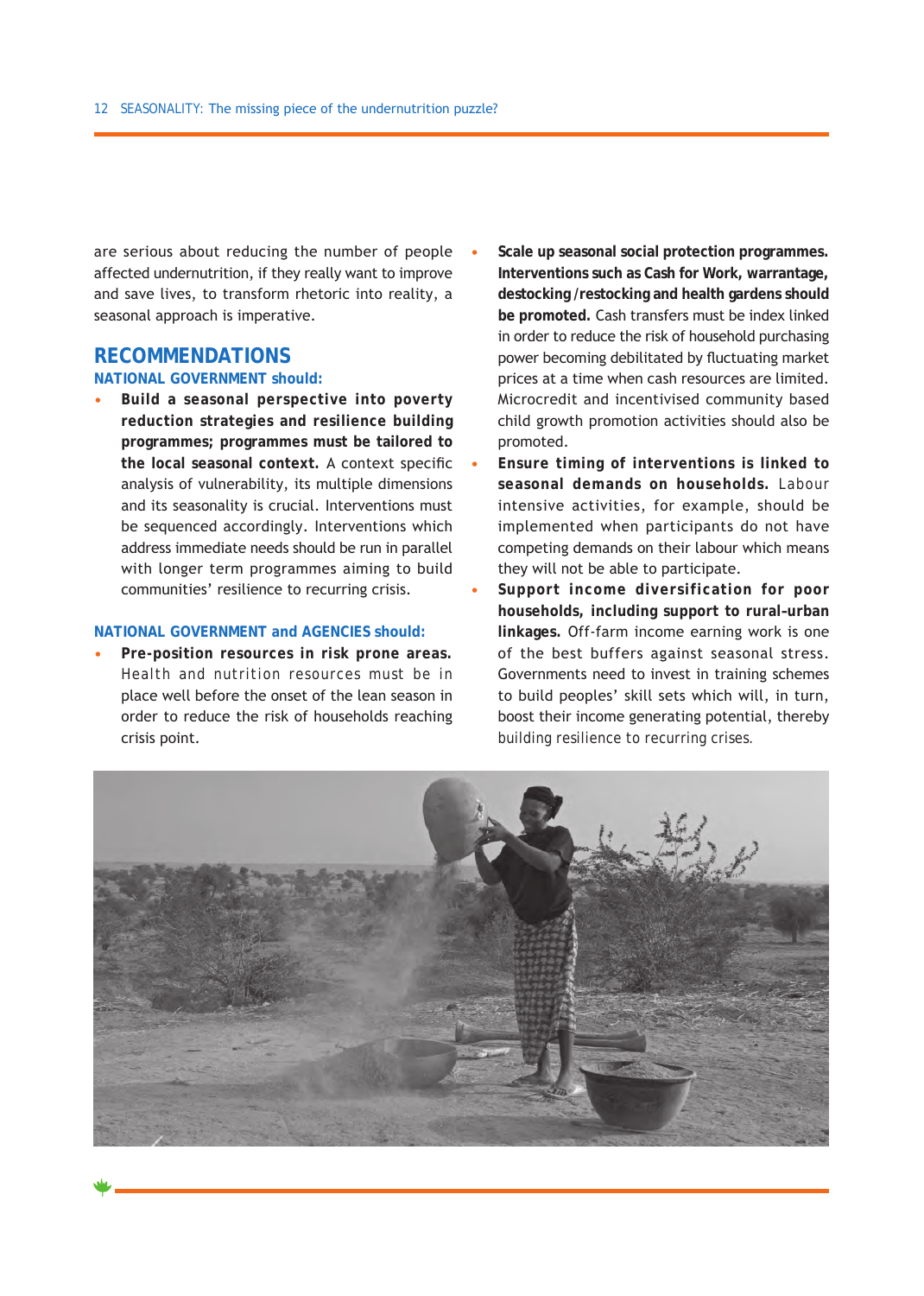

- **• Ensure that appropriate indicators are developed to enable seasonal analysis to inform existing early warning systems.** In particular, market price indicators must be able to detect seasonal household level fluctuations in purchasing power. Donors, national governments and regional bodies must ensure that early warning is translated into early action.
- **• Conduct further research into the effect of seasonality on nutrition outcomes across different contexts.**

#### **DONORS should:**

- **• Recognise that a flexible** *long-term* **perspective is needed;** attempts to use short-term humanitarian funding alone to address seasonality are futile. Financing mechanisms must facilitate the integration of humanitarian response into development funds, and must be flexible enough to allow practitioners to adapt their activities to suit an evolving context, with rapidly changing needs.
- **• Be prepared to act on the basis of risk.** Evidence based decision making must be grounded in sound contextual analysis in support of approaches that account for different types of risk.
- **• Ensure that early warning is translated into early action.** Early warning systems must trigger early action prior to levels of undernutrition reaching their peak. This will happen if the system incorporates seasonal analysis of nutrition indicators.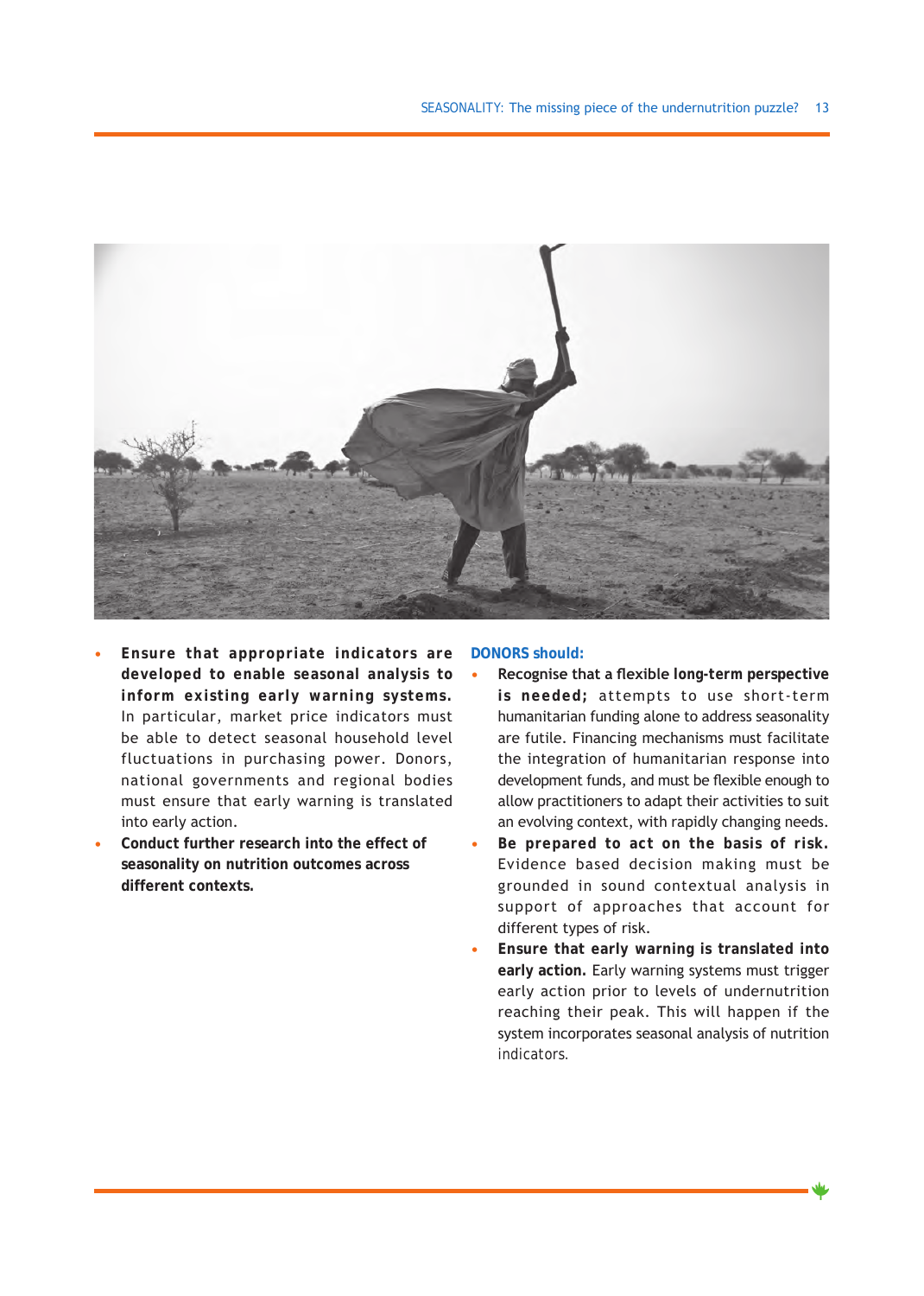## **BIBLIOGRAPHY**

- **ACF 2010** *'Climate change, humanitarian crises and undernutrition'* Paris: ACF International
- **ACF 2011** *'Pastoral Surveillance System to support resilience to climate change in the Sahel region'*  Paris: *ACF International*
- **ACF 2012** 'Enhancing climate resilience and food and nutrition security: ACF approach to climate change, hunger and undernutrition in at risk communities' Paris: ACF International
- **ACF 2013a** *'Enhancing Resilience to Shocks and Stresses'* Paris: ACF International
- **ACF 2013b** *'History Repeating Itself? Global food price volatility and the impacts on malnutrition'*  London: Action Against Hunger UK
- **Bailey, R. 2013** *Managing Famine Risk Linking early warning to early action'* A Chatham House Report. Available online from: www. chathamhouse.org/earlywarnings
- **Berton, H, Hilton, J. and Taylor, A., 2009.** *Food Affordability: Dealing with Seasonal Variation of Purchasing Power* Seasonality Revisited international conference UK, Future Agricultures Consortium: Institute of Development Studies, 8–10 July, 2009.
- **Boudreau T., and Lawrence, M, 2012** *Re-tooling for seasonality: seasonally driven disaster risk assessment in Ethiopia* in Devereux et al 2012 Seasonality, Rural Livelihoods and Development Earthscan: London
- **Cabot–Venton, C**. **2013** *The Economics of Early Response and Resilience: Evidence from Kenya, Ethiopia, Mozambique, Niger and Bangladesh*. Presentation given at Christian Aid 10 July 2013
- **Chambers, R, Longhurst, R. and Pacey, A., 1981 (eds.)** *Seasonal dimensions to rural poverty* Francis Pinter Press: London

**Chambers, R., 2009** *Seasonal poverty: Integrated, overlooked and therefore opportunity* Seasonality Revisited conference UK, Future Agricultures Consortium: Institute of Development Studies, 8–10 July, 2009. Brighton: Save the Children UK

**Conroy, K., and Vignon, C., 2012** *How planning for seasonality can reduce extreme poverty: lessons from the Chars Livelihood Programme (2004 – 2010)*, Bangladesh in Devereux, S., et al 2012 Seasonality, Rural Livelihoods and Development Earthscan: London

**Devereux, S., Sabates- Wheeler, R., Longhurst, R., (eds.) 2012** *Seasonality Rural Livelihoods and Development.* Earthscan: London

**DFID, 2011a** *'Saving lives, preventing suffering and building resilience: UK Government Humanitarian Policy.'* London: Department for International Development

**DFID, 2011b** *'Defining Disaster Resilience: A DFID Approach Paper.'* London: Department for International Development

**Dorward A. 2011** *Getting real about food prices*  Development Policy Review 29 (6) pp.647-664

- **Dorward A., 2013.** Agricultural labour productivity, food prices and sustainable development impacts and indicators. *Food Policy*
- **ECHO** *Action Plan for resilience in crisis prone countries* DRAFT 2013-2020 ECHO: Brussels
- **ECOWAS, 2012** *Regional Food Security Reserve,*  ECOWAS Proposal. Available online from http:// www.inter-reseaux.org/IMG/pdf/Faisabilite\_ Reserve\_Regionale\_EN.pdf (Accessed 31.07.13)
- **Frankenberger T., et al 2012** *Enhancing resilience to food security amid protracted crisis* TANGO
- **Freeland, N., 2009** *Seasonality and social protection: A bridge too far?* Seasonality Revisited international conference UK, Future Agricultures Consortium: Institute of Development Studies, 8–10 July, 2009. Brighton: Save the Children UK
- **Hauenstein-Swan, S., Vaitla, B., and Devereux, S. 2008** *Seasons of Hunger: Fighting cycles of quiet starvation amongst the worlds' rural poor.* London: Pluto Press
- **Jennings, S., and Magrath, J., 2009,** *What happened to the seasons?* Seasonality Revisited international conference UK, Future Agricultures Consortium: Institute of Development Studies,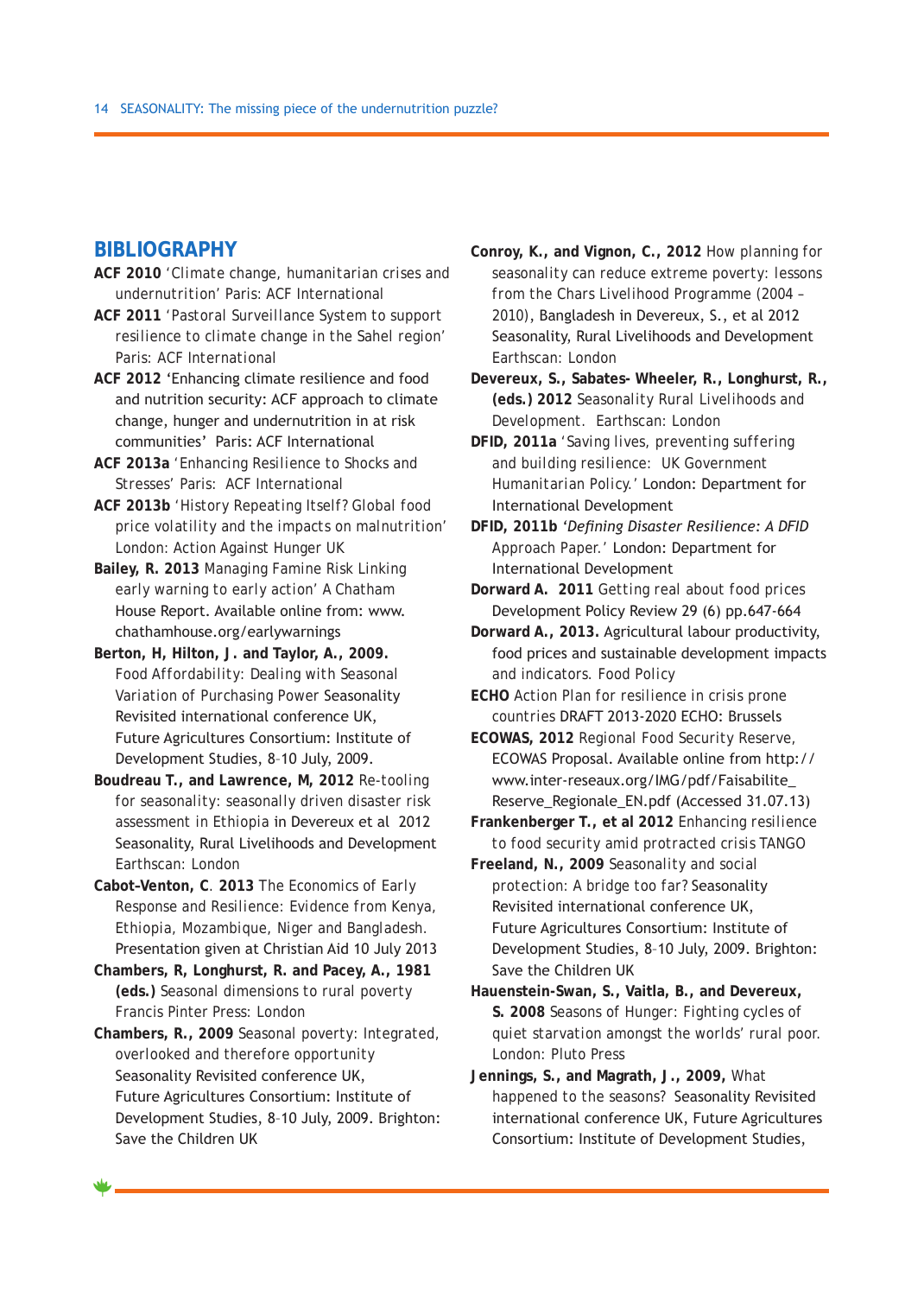8–10 July, 2009. Brighton: Save the Children UK

- **OCHA, 2013** *Sahel Regional Strategy 2013,* United Nations. Available online: https://docs.unocha. org/sites/dms/CAP/2013\_Sahel\_Regional\_ Strategy.pdf (Accessed 31.07.13)
- **Sabates–Wheeler, R., and Devereux, S., 2012** *From seasonal lives towards a-seasonal living: Building seasonality into risk management response* in Devereux et al. (eds.) 2012, pp278-295 *Seasonality, Rural Livelihoods and Development* Earthscan: London
- **Sampson, K., 2010.** Food Reserves in Practice. In: Institute for Agriculture and Trade Policy (IATP), 2012. *Grain Reserves and the Food Price*

*Crisis. Selected Writings from 2008-2012.*  Minneapolis: IATP

- **Save the Children 2007** *The minimum cost of a healthy diet.* London: Save the Children UK
- **UNICEF 1990** *Strategy for Improved Nutrition of Children and Women in Developing Countries,* Policy Review paper E/ICEF/1990/1.6, UNICEF, New York
- **USAID 2012** *Building Resilience to Recurrent Crisis*  USAID Policy and Program Guidance
- **Vaitla, B., Devereux, S and Hauenstein Swan, S, 2009** *'Seasonal Hunger: A neglected problem with proven solutions'* PLoS Med. 2009 Jun 30; 6 (6)



## **Further reading**

ACF International analysed the impact of rural-urban linkages on household food security and child nutrition in Guinea, Zimbabwe, and Guatemala. We found that rural-urban linkages often follow strongly seasonal patterns; opportunities and constraints of rural and urban households vary over the course of the year. Designing with seasonality in mind can amplify the impact of development interventions.



This paper sets out lessons learned from the emergency and recovery phases of ACF International's FSL response to the West African Sahel Food Crisis in 2012. Interventions that counter seasonality are highlighted as good practice.

**Written by** Morwenna Sullivan, ACF-UK **All Photographs ©** Samuel Hauenstein Swan ACF-UK **Design** Amanda Grapes